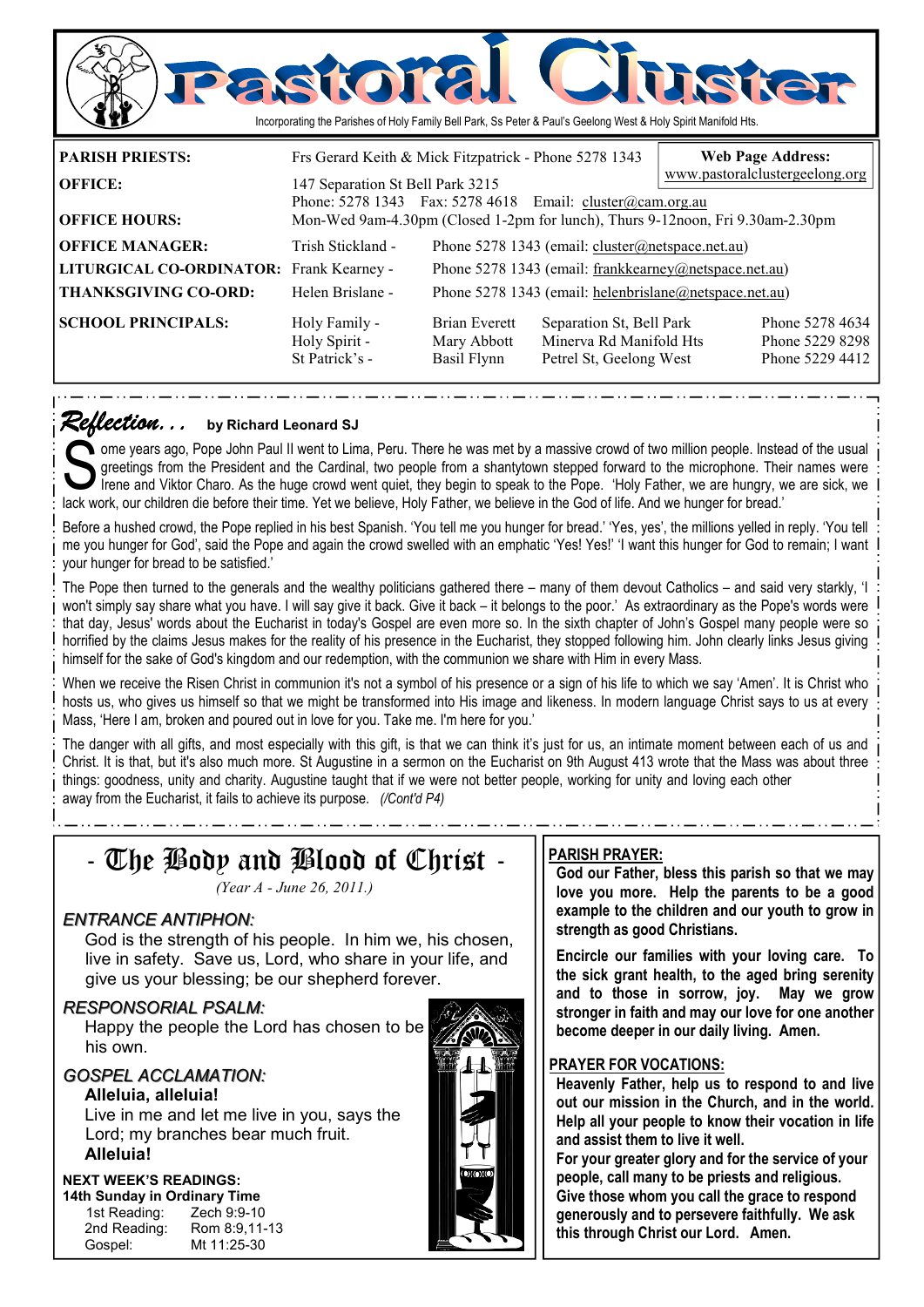## The Pastoral Cluster at Prayer

### WEEKEND MASSES:

**Holy Family, Bell Park: Holy Spirit, Manifold Hts: Ss Peter & Paul's, Geelong West:** *English… 8am and 9.30am (Sunday) 6.00pm Sat 5.00pm Sat* 

 *11am - 1st, 3rd & 5th Sundays 11am - 2nd and 4th Sundays 9.30am - Italian Mass at St Patrick's* 

*Croatian… 11.30am (1,3,4,5th Sunday), 12.30pm (2nd Sunday) - Slovenian…11.30am (2nd Sunday)* 

WEEKDAY MASSES:

| <b>Holy Family:</b>           | 9.15am Tues, 9.15am Thurs                                            |
|-------------------------------|----------------------------------------------------------------------|
| <b>Holy Spirit:</b>           | 9.00am Wed, 11am Fri and 9am Sat. Reconciliation after Saturday Mass |
| <b>Ss Peter &amp; Paul's:</b> | 7.30pm Thurs                                                         |

**Grace McKellar Centre:** 10.15am - 1st, 3rd, 5th Tues; **Maryville Nursing Home:** 11am Tues; **Multicultural Centre:** 1.30pm - 1st Fri **Vincentian Village:** 3.00pm -Mon

#### COMMUNAL PRAYER:

| Mon   | Holy Family Women's Prayer Group   |  |  |
|-------|------------------------------------|--|--|
| Tues  | <b>Meditation Group</b>            |  |  |
| Wed   | <b>Prayer of the Church</b>        |  |  |
| Wed   | Holy Family Women's Prayer Group   |  |  |
| Thurs | <b>Italian Prayer Group</b>        |  |  |
| Fri   | Adoration of the Blessed Sacrament |  |  |
| Fri   | <b>Divine Mercy</b>                |  |  |
| Sat   | Rosary                             |  |  |

**Mon...** *Holy Family Women's Prayer Group 10.00am Holy Family Community Centre*  **Tues...** *Meditation Group 5.30pm Holy Family Community Centre*  **Wed...** *Prayer of the Church Before 9am Mass Holy Spirit Church*  **Wed...** *Holy Family Women's Prayer Group 10.00am Holy Family Community Centre*  **Thurs...** *Italian Prayer Group 10.00am St Patrick's Chapel*  **Fri...** *Adoration of the Blessed Sacrament After 11am Mass Holy Spirit Church*  **Fri...** *Divine Mercy 3.00pm Holy Spirit Church*  **Sat...** *Rosary After 9am Mass Holy Spirit Church* 

**OUR LADY'S STATUE: June 27:** Montalto family, 2 Graylea Ave; **July 4:** Sheahan family, Sladen St;  **July 11:** McShanag Family, 39 Sladen St; **July 18:** McMahon family, 301 Church St *If anyone would like to have our Lady's Statue or if you could spare an hour a month to help Tina Montalto, ph 5278 9314.* 

### **AS A COMMUNITY WE PRAY FOR:**

**RECENT DEATHS:** Jack Powell, Alina Synoradzki, Antoinette Von Elgt

**ANNIVERSARIES:** Matthew Barr, Margaret McFarlane, Alex Sexton, Damicina Aloi, Judy Hayes, Joseph Dubrovic, Vincenzo Pitaro, Rocco & Francesca Daniele, Daniel Brady, Teresina Marafioti, Giovanni Puglia

**BAPTISMS:** Isaac Howard (P&P)

PRAY FOR THE SICK: Bernie Dalton, Florence Williams, Pasha Alden, Wendy Commons, Margaret Donaghy, Maria Law, Peter Farrar, Doris Boyle, Heidi Maguire, Joan Bellew, Kate Jennings, Nevenka Juraga, Joan Gazenbeek, Felix Capicchiano, Dianne Rickey, Liam Shay, Regina Starcevic, Joseph Escorse, Gillian Henry, Anthony Dunn, John O'Neill, Alina Synoradzki, George Carmody

*(Please note: After approx five weeks names will be deleted from the sick list please phone the office if you wish names reinserted)* 

**ROSTER FOR NEXT SUNDAY, JULY 3, 2011.**

(1st Sunday of the Month**)** 

# **HOLY FAMILY 8.00AM 9.30AM** Commentators R Allum T McMahon

**Projectionist** 

#### **Ss PETER & PAUL'S: 5.00PM**

Commentators C O'Brien Readers D Woods Special Ministers N Neeld, J Jess **Welcomers** Projectionist

Lectors A Vanjek C&J Taylor Special Ministers **F Chrimes, J Bartolo, I Vanjek, B McFarlane** G&P Carmody, D Farrar, R&R Zanardo Welcomers **U Guardiano, K McArthur M&E Hoffman HOLY SPIRIT: 6.00PM 11.00AM**

Commentators Sr Sibberas M Shilling Lectors **Communist Communist J O'Neill** M Currie, B Middleton

- 
- 

Special Ministers **D** Boyle, M Abbott, D Torpy **V** Trinder, M Currie, P Delahunty Welcomers V Logan, P Ryan A Dickson, D King, I Cleary, C Kelynack<br>
Proiectionist B Stocks A B Coles L Coles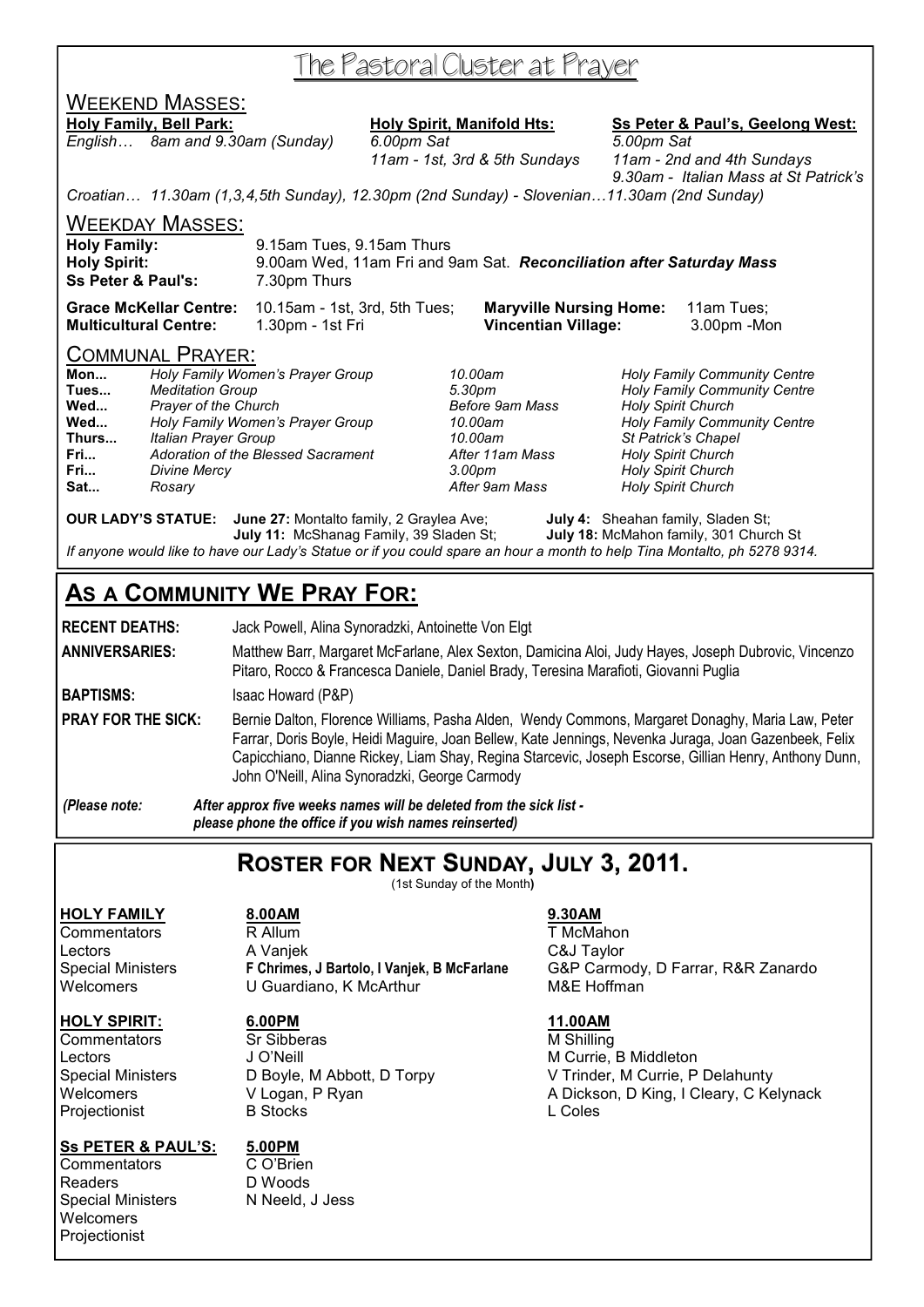### Recurring Activities in the Cluster:

| Holy Family Casserole lunch -<br>Holy Family Women's Group -<br><b>St Vincent de Paul -</b> | Third Sunday of each month at the Community Centre from 12noon a Casserole lunch BYO to share<br>First Monday evening of each month at the Community Centre 7.00pm<br>Holy Family meet 1st and 3rd Tuesdays at the Community Centre, 7.30pm |                                                                    |  |
|---------------------------------------------------------------------------------------------|---------------------------------------------------------------------------------------------------------------------------------------------------------------------------------------------------------------------------------------------|--------------------------------------------------------------------|--|
|                                                                                             | Ss Peter & Paul's meet 4th Thursday 2pm in the Small Hall                                                                                                                                                                                   |                                                                    |  |
|                                                                                             | Holy Spirit meets 1st and 3rd Tuesdays 7.00pm in Holy Spirit Hall                                                                                                                                                                           |                                                                    |  |
| <b>Baptism Preps -</b>                                                                      | 2nd and 4th Mondays 7.30pm in the Community Centre                                                                                                                                                                                          |                                                                    |  |
| Children's Liturgy -                                                                        | Holy Family -                                                                                                                                                                                                                               | 1st and 3rd Sunday at 9.30am Mass (during school term)             |  |
|                                                                                             | Holy Spirit -                                                                                                                                                                                                                               | 1st and 3rd Sundays at 11am Mass (during school term)              |  |
|                                                                                             | Ss Peter & Paul's-                                                                                                                                                                                                                          | 2nd and 4th Sunday at 11.00am Mass (during school term)            |  |
| Playgroup -                                                                                 | Holy Spirit School -                                                                                                                                                                                                                        | Monday 9.30am-11.30am. 0-3 years Indoor/outdoor play. Ph 5229 8298 |  |
| <b>Manifold CWL -</b>                                                                       | Holy Spirit Hall, First Tuesdays in the month                                                                                                                                                                                               |                                                                    |  |
| Italian Mass -                                                                              | First Thursday of the month in St Patrick's Chapel                                                                                                                                                                                          |                                                                    |  |
| <b>Catholic Deanery Solo Group -</b>                                                        | Dinner at Desma's every 1st Tuesday of the month at 6.30pm. Bookings phone 5278 2712.                                                                                                                                                       |                                                                    |  |
| Ss Peter & Paul's Luncheon -                                                                | Second Sunday of each month, 12noon in the small Hall.                                                                                                                                                                                      |                                                                    |  |
| <b>Catholic Diners' Club -</b>                                                              | Second Tuesday of each month, 6pm at Dromoland. Dinner & Guest speaker. Ph Terry on 5221 7339                                                                                                                                               |                                                                    |  |
|                                                                                             |                                                                                                                                                                                                                                             |                                                                    |  |

*If you wish to know more about these groups, as well as about our Sacramental Program for children in non-Catholic schools, our Baptism and Wedding procedures, our Partnership with the Columbans in the Philippines and so on, please visit our webpage: www.pastoralclustergeelong.org*

# $\Leftrightarrow$  Cluster News  $\Leftrightarrow$

#### **FR MICK'S HOLIDAY:**

Fr Mick is away from Monday June 13 until Friday July 1. He will be spending time with his family in the north of Victoria. We wish Fr Mick a restful holiday!

#### **MASS OF THE ANOINTING AT Ss PETER & PAUL'S:**

There will be a Mass of Anointing at Ss Peter & Paul's Church, followed by a light luncheon. This Anointing Mass is open to all in the Cluster and beyond.

 **Time...** 11am

**Venue... SS Peter & Paul's Church Date...** Wednesday June 29 Luncheon... **SS Peter & Paul's Small Hall** 

*To assist with catering there will be sign-up boards at the back of all Churches this weekend and next.* 

#### **FR MICK'S MATES:**

The next meeting of Fr Mick's Mates will be held **Wednesday July 6 at 7pm** in the Pastoral Cluster Community Centre.



#### **STEWARDSHIP CORNER** - *Thoughts on Giving*

*"Do not forget the Lord, your God... who brought forth water for you* 

*from the flinty rock and fed you in the desert with manna" (Deut 8:14-16)* 

It takes great trust to follow the Lord in a life of stewardship. Yet, just as He provided for the Israelites, God will provide us with all that we need. We in turn must be willing to hold our many gifts - not with a clenched fist, but rather with an open hand, ready and willing to share.

#### **A VOCATION VIEW:**

### **NEW CLUSTER EMAIL ADDRESS:**

Please note that our email address has changed and is now

#### **cluster@cam.org.au**

#### **DO SOMETHING BEAUTIFUL FOR GOD:**

Next weekend our Parish will be holding the annual Catholic Mission Church Appeal, focused on Peru. With the help of the Church, missionaries in Peru and around the world reach out in Christ's name to help communities affected by hardship, disease and extreme poverty. You can stand in solidarity with our brothers and sisters to support the work of the universal Church. Please come prepared next weekend and give generously. Together we can do something beautiful for God.

**That we can collaborate with God is a humbling truth. That God lives among us is startling. That we are the Body of Christ is our vocation.**